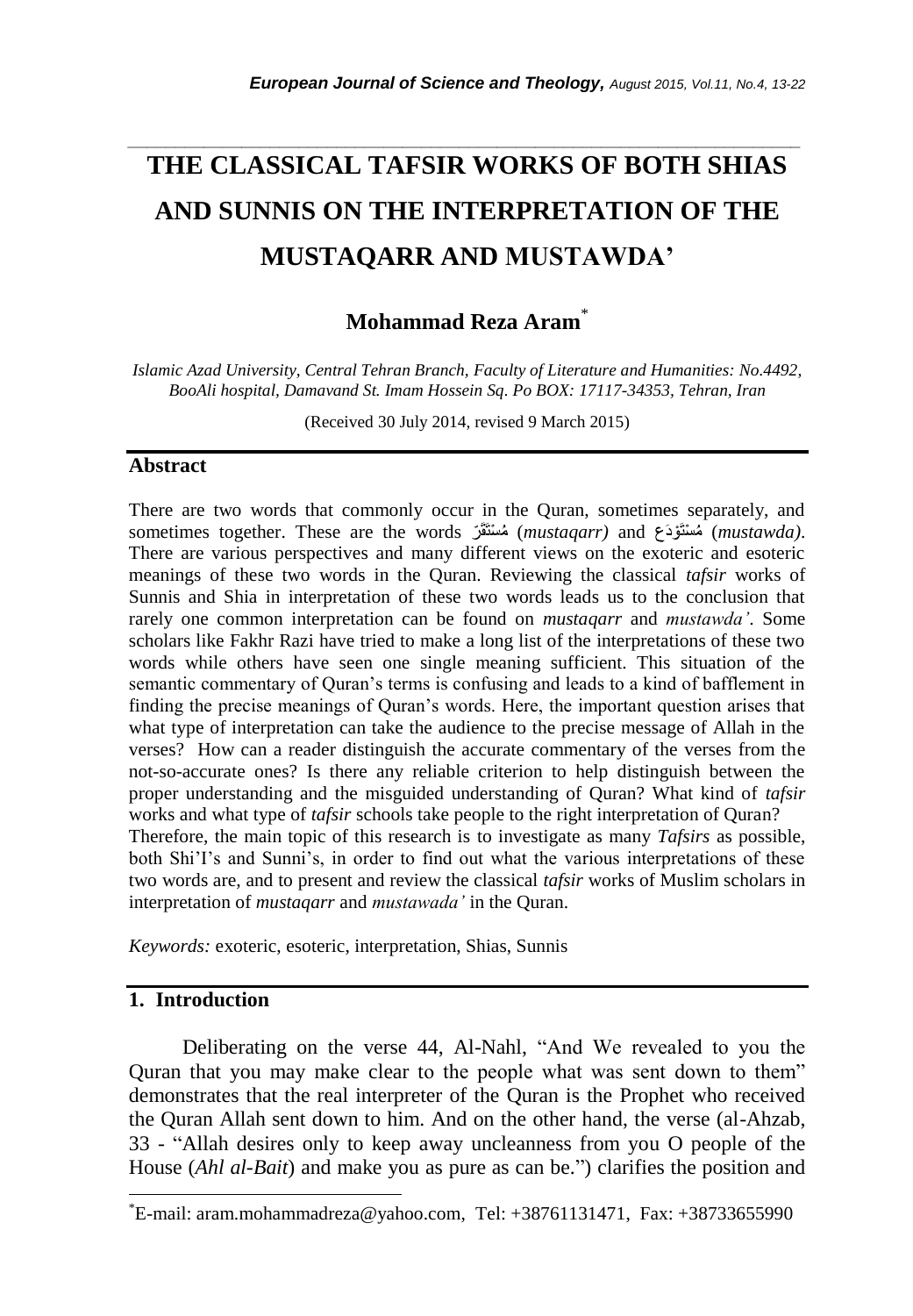dignity of *Ahl al-Bait* to his companions and forthcoming followers. Probably, only a few of his followers were aware of the significance of his constant emphasis on the issue of his Household, *A*l-*Itrah*, in the interpretation of the Quran. According to the *thaqalayn*, Quran and *Ahl al-Bait* will never separate from each other. (The Messenger of Allah said: "Verily, I am leaving behind two precious things (*thaqalayn*) among you: the Book of God and my kindred (`*Itrah*), my household, for indeed, the two will never separate until they come back to me by the Pond (of *al-Kawthar* on the Day of Judgment)". [Musnad ibn Hanbal, Vol. 3, p. 14, 17, 26 and 59] *Hadith* of *thaqalayn* proves that *Ahl al-Bait*, as an inseparable pair and unique counterpart of the Quran, know the full exoteric and esoteric meanings of the verses of Quran and none of the verses of Quran is beyond their knowledge. According to some *hadiths* [1], the mercifulness and favour of the Lord through them is transcended to human beings and they are the preserved treasure of God"s knowledge and believing in God depended on their love and affection.

 This essay is divided into four main sections: the first section: the classical *tafsir* works of Sunnis on the interpretation of *mustaqarr* and *mustawda'*; the second section: the classical *tafsir* works of Shia on the interpretation of *mustaqarr* and *mustawda'*; the third section: examples of varied opinions of commentators about *mustaqarr* and *mustawada'*; and finally, the author in the fourth section tries to explore the meaning of *mustaqarr and mustawda'* from the viewpoint of Ismailis.

It should be noted that this research only focuses on the most well-known books and potpourri points of the interpretations.

## **2. The classical tafsir works of Sunnis on the interpretation of mustaqarr and mustawda'**

"And He it is Who produced you, created you, from a single soul, namely, Adam, such that some, of you, are established, and some, of you, are deposited, (a variant reading [of *mustaqirrun*, "established"] has *mustaqarrun*, that is, a resting place for you). Verily, We have distinguished the signs for a people who understand, what is being said to them" (Al-an"am-98).

 Fakhr Razi one of the great commentators and Sunni scholars, describes the different meanings of the words *mustaqarr* and *mustawda'* in his Tafsir Kabir. He firstly explains the semantics of the words in the verse (6:98), and after comparing the meaning of *ansha'* with *khalaqa*, represents the different perspectives on the meaning of *mustaqarr* and *mustawda'.* Briefly, the meaning of *mustaqarr* and *mustawda'* according to what Fakhr Razi has preferred among the different perspectives will be as following:

- *Mustaqarr*: definite abode; where a thing stops or stays for some time, where it is established, and in this verse, it is a habitation in the wombs;
- *Mustawda'*: where a thing is laid up or deposited for a little while and in this verse it is a repository in the loins [2].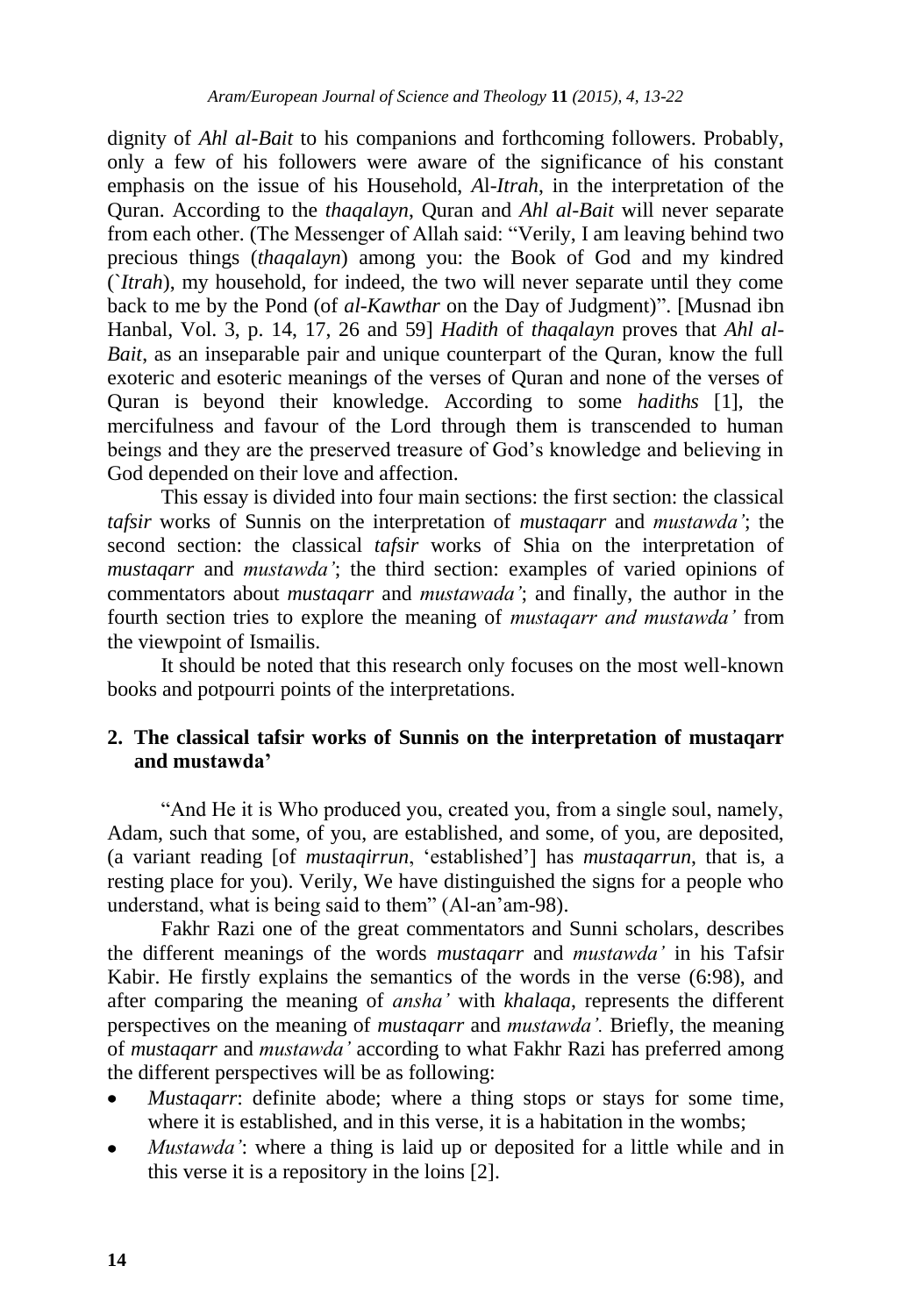The difference between the two is expounded upon by Al-Baidawi, Nishaburi, Al-Baghawi and Ibn Kathir. They agree that the word *mustaqarr* in this verse means the loins (*sulb*, pl. *aslab*) of the father, the lodging-place of the sperm, whereas the word *mustawda'* means the womb (*rahim*) of the mother, the repository of the sperm [3-5].

Al-Tabari asserts the best *ta'wil* of this verse is "Allah the most exalted, created the whole beings and creatures from the single soul and there is no doubt that some of the children of Adam stabled in the womb while the others are deposited in the loin and some of them are settled on the earth or under the earth while the others are deposited in the loins of men, and some of them are stabled in the grave while the others deposited on the Earth" [6]

Al-Zamakhshari interprets *mustagarrin* this way: "some of you are stabled and established in the womb and some of you are deposited in the loins, or some of you are settled on the Earth and the others are located under the earth, or some of you are stabled and the others are deposited" [7].

# **3. The classical tafsir works of Shia on the interpretation of mustaqarr and mustawda'**

There are many differences between the commentators in the interpretation of these two words. The author of Tafsir Al-Tibyan, says that according to the reading of *mustaqirr* with *kasr-e-qaf*, these two words mean "some of you are in the wombs and some of you are in the loins".

Some scholars such as Al-Zajjaj, Abdullah Ibn Mas'ud, Ibrahim and Mujahid affirm that *mustaqarr* is what stables in the womb and *mustawda'* is what is deposited in death. Sa"ied ibn Jubair asserts *mustawda'* means what there is in the father"s loins and it will be *mustaqarr*, when it is stored in the wombs of women and on the surface of the earth and in the grave.

Al-Tabarsi asserts there is some *ta'wil* in the traditions that *mustaqarr* means stability in faith and *mustawda'* means instability in the faith, or some of you have stability in faith whereas the others" faith is unstable. It is quoted from Imam Sadiq that he was asked about this verse; he said: "*Mustaqarr* is in the womb of mother and *mustawda'* is in father"s loin and *mustawda'* could be he who has instability in his faith and Al-Zubair betrayed the light of faith and when the Prophet passed away, he even walked by the sword and betrayed brutally and he was saying: we don't swear allegiance to anyone else other than Ali" [8].

It has been narrated from Imam Kazim that what was stabled in the heart would be settled until the Day of Resurrection and what was unstable, God would take away from him before of his death [9].

Tabatabaie, the author of *Tafisr al-Mizan*, in interpretation of the verse 36 from the Sura al-Baqara states: "Get down, some of you being the enemies of others; and there is for you on the Earth an abode and a provision for a time" (2:63; 7:4). "Therein shall you live, and therein shall you die, and from it shall you be raised" (7:52). The verses indicate that the life on the Earth was very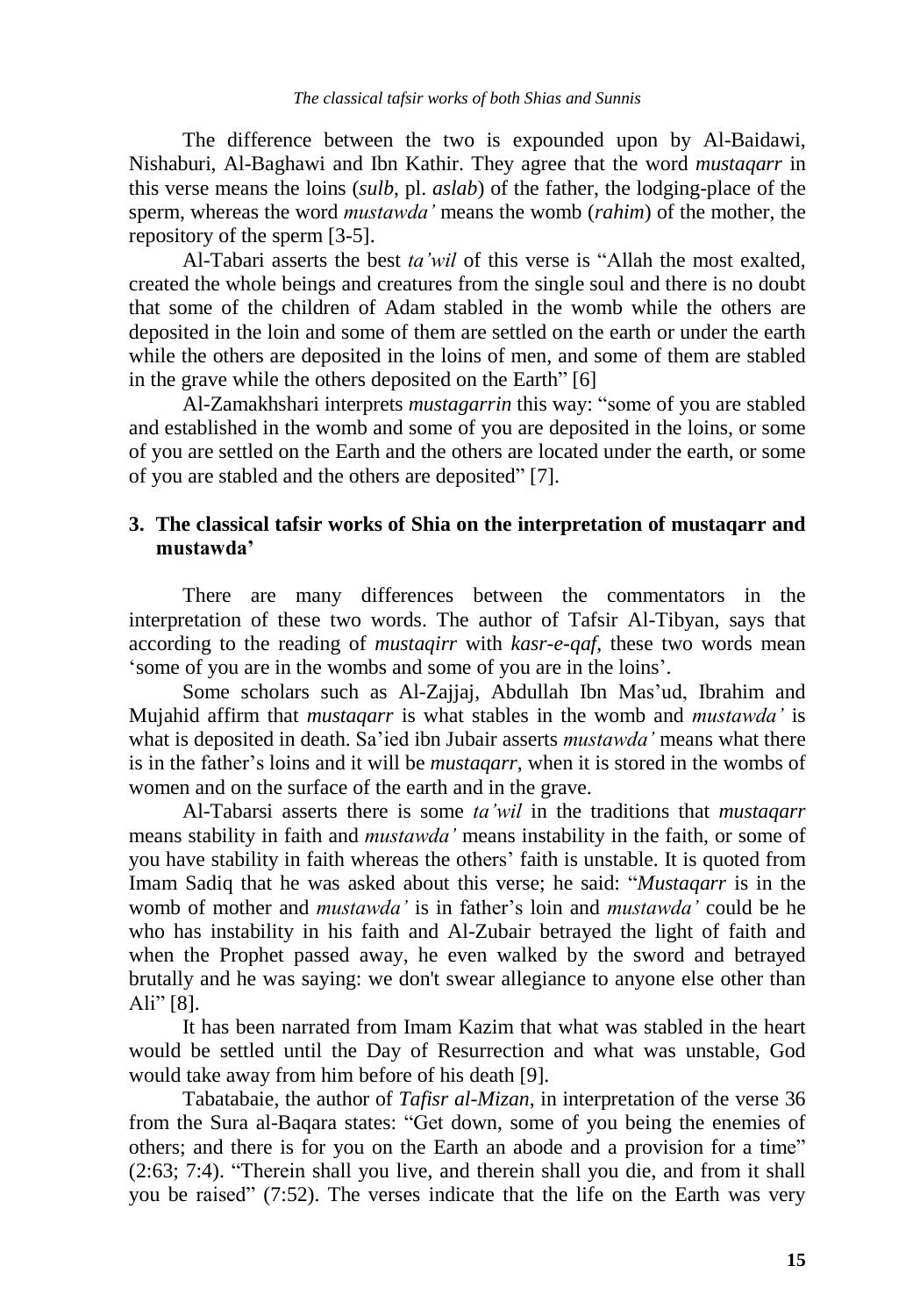different from that in the Garden. This life is firmly connected with the Earth, full of difficulties and hardships. Man, in this life, is created from the Earth, then after death is returned to it, and will, on the Day of Resurrection, be raised from it, It follows that Adam had lived a heavenly and not earthly life in the Garden. This observation gives us a certainty that the Garden of Adam was in Heaven, although it was not the Garden of eternal abode from which one is never turned out [10].

Why did God create Satan? Some people ask: "Why did God create Satan to seduce and tempt, and persuade man to do evil?" To answer that, we say that Satan was not created a Satan as he is now with the devilish power. For many years he was a companion and associate of the angels. He misused his position and power, and began to rebel against goodness and truth, and started doing wrong and evil and finally turned to what it is now.

On the other hand, Satan cannot systematically harm or seduce a believer unless he is obeyed. As for those who wish to tread the path of truth Satan is a means of manifesting, and bringing to action the possibilities and hidden powers of man; for evolution always establishes through contraction and conflicts [11].

As an instance we have the famous verse no. 93 of the Sura 35 in Quran, which has turned into a saying: "Man can have nothing except that for which he strives, and soon shall he see the result of his striving". This verse clearly implies that man must work hard and strive, or he will gain nothing moral or material. True that the bases and roots of all sustenance come to us from God the Merciful Creator, just like Sun"s energy reaches us. But if we do not make use of it in farming and for other purposes, we shall have no food to eat.

In another occurrence, the Qur'an says: "And how much a living creature that does not carry its sustenance: Allah sustains it and yourselves" [Al- "Ankabout, verse 60]. Imam Ali says in his will to Imam Hasan: sustenance, '*rizq*', is of two kinds: one kind is to be obtained through your own endeavour and struggle; the other kind is that which comes to you by itself, whether it be natural, such as sunlight and rain, or whether it be a potential in man such as intelligence and memory.

In other words, one must not rely upon others for his needs, abandoning his own endeavours. At the same time we must admit that our share is in Allah"s control, for He has made available to us both the resources of our provisions as well as the reasons and means for the exploitation, discovery, and acquisition of those resources [12].

"The companions of Paradise, in that day will have the better abode and the best places of repose" (Al-Furqan, 24).

Kulayni clarifies that according to the stability or instability of faith, the faith is divided into three sections: 1 - inherent (stable) faith, 2 - unstable faith, 3 - acquisitive faith.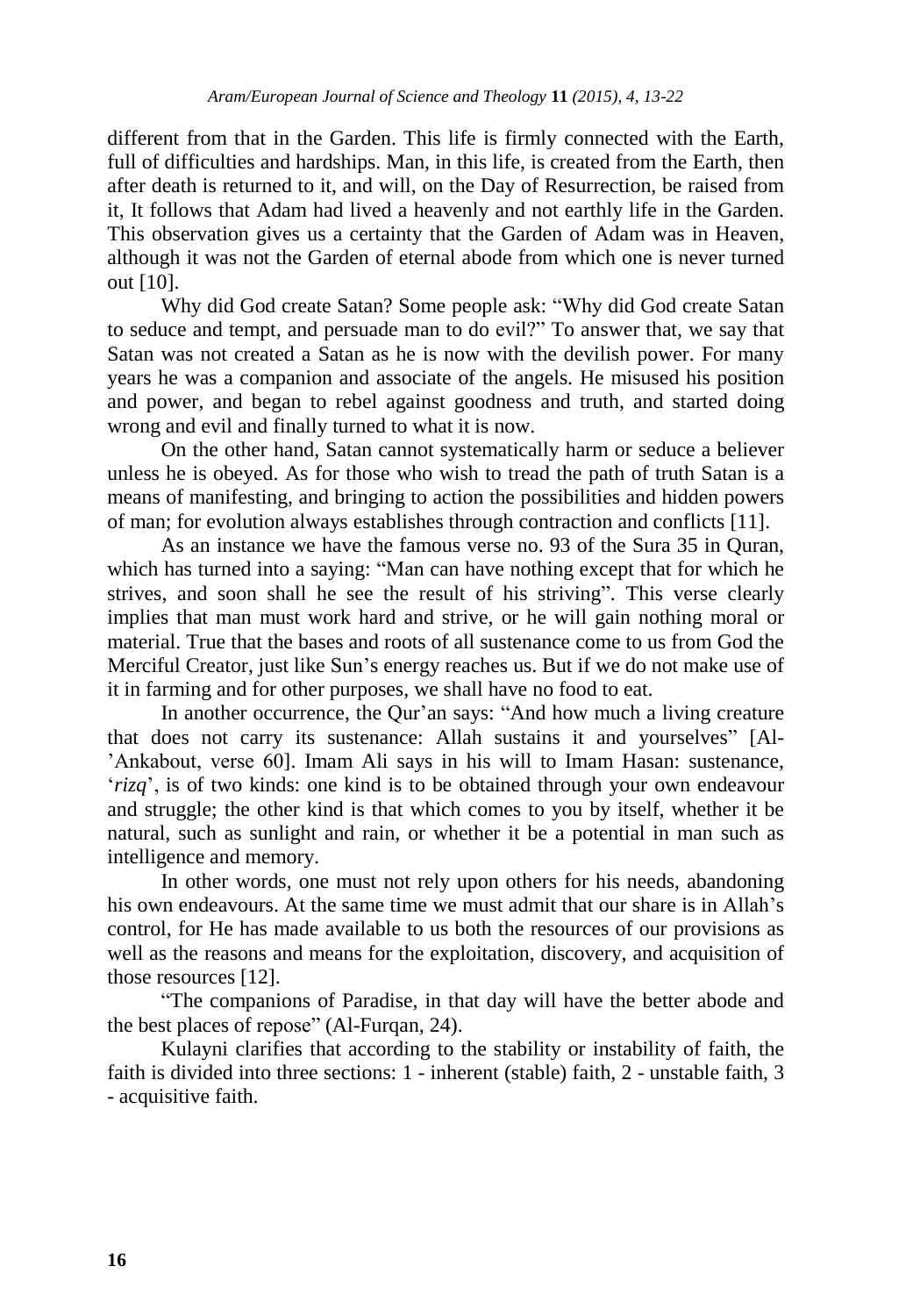#### *3.1. Inherent (stable) faith*

Inherent faith is like the Prophets' faith and their Successors whom their faith cannot be penetrated and destroyed by temptation of the Satan, because Allah created them on the basis of belief to Him and certainty to the invisible and occult affairs. Imam Sadiq says: Allah created the Prophets on the basis of their Prophethood so that they will never be atheists and created the successors on their successions and they will never be unbelievers and created some of the believers on the basis of their beliefs, therefore they will never return from their faiths, and some of them are those who have borrowed their beliefs, so if they continue to pray and insist on praying, they will die while they are believers [1, vol. 2, p. 419].

## *3.2. Unstable faith (mustawda' faith)*

 It is a virtual faith, which is unstable, and because of the doubts cast by devils, it is getting insecure and unstable and also it is expressed as the borrowed faith, as if the owner borrows faith but soon he takes away and abandons him, and goes away with his interests Al-Fadl ibnYunis narrated from Imam Ali that he said: "O' my God! Don't leave me among those whose faith is borrowed faith and …." [1, vol. 2, p. 73].

 The Imams have asked their followers (Shiites) for the multiplication of this prayer, because the beliefs of some the great companions became unstable due to storms of suspicions and desires. Ja"far bin Marwan said: Zubair took out his sword at the day of Prophet death and said: "I do not give up until they obey Ali, then took the sword out of the sheath and fought with Imam Ali. He was among those whose faith is unstable; he walked in the beam of his light, then God took the light from him." [13]

## *3.3. Acquisitive faith*

It is an inherent and slight faith that its owner makes it grow up so that it evolves and reaches to a high level, and has degrees and mattresses and maybe this kind of faith develops and even reaches even up to the rank of stable faith (*mustaqarr*), and that is why Imam Ali emphasized to Kumail saying: "O Kumail! It is *mustaqarr* and *mustawda'* be careful not to be one of those whose faith are unstable and it deserves to be stable if you continue to stay in the obvious path which does not take you away to the wrong way, and does not make you go astray." [14]

 It should be noted that faith has four pillars on which it settles, and the person who is characterized by it, his belief will be a stable belief, and on this issue, Imam Ali said: "Faith has four pillars: trusting in God, delegating the affairs to God, complete satisfaction of God, and submission to God Almighty". [1, vol. 2, p. 47] The faith is also consisting of four spiritual pillars, Imam Ali says: "The four pillars of faith are: patience, certainty, justice and Jihad" [15]. (The Arabic word "Jihad" is often translated as "holy war", but in a purely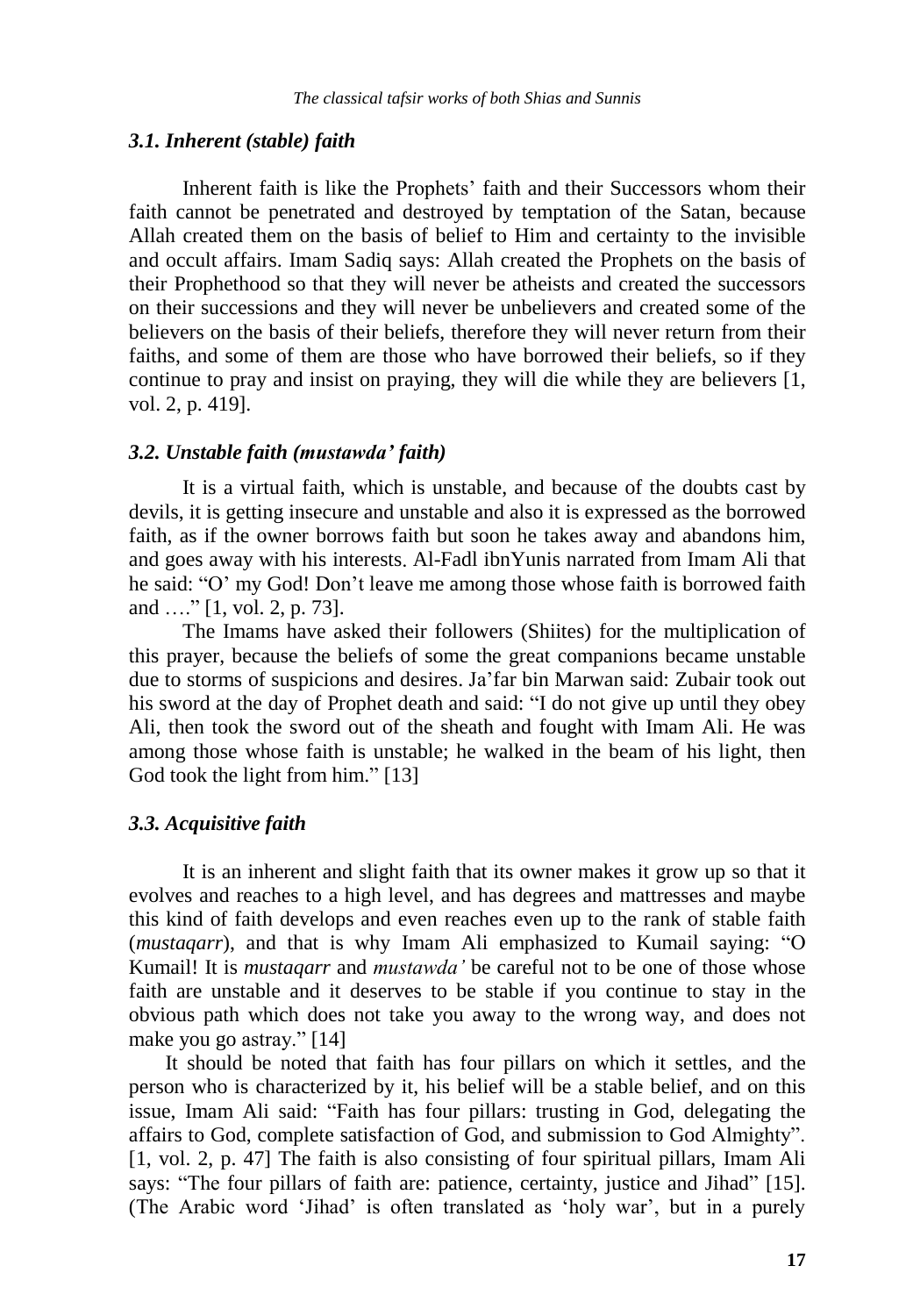linguistic sense, the word "jihad" is not a violent concept and it is not a declaration of war against other religion. Jihad means struggling or striving and it literally means "exerted effort" to most Islamic scholars and Muslims, and represents a range of activities. In a religious sense, as described by the Quran and teachings of the Prophet Mohammad, "jihad" has many meanings. It can refer to internal as well as external efforts to be a good Muslim or believer. Military action is therefore only one means of jihad, and it is very rare.)

## **4. Examples of varied opinions of commentators about Mustaqarr and Mustawada'**

 Tayyib says: some said *mustaqarr* is "dwell in womb until the date of birth' and *mustawda* is 'dwell in grave till the resurrection day', and some others said *mustaqarr* is "establishment in the wombs of mothers" and *mustawda'* is 'depository in the loins of fathers' while some said *mustagarr* is "abide over the Earth of the world" and *mustawda'* is "residence in the Day of Judgment', whereas the others said *mustagarr* is 'dwell in the worldly life' and *mustawda'* means "life in hereafter" and some other said *mustaqarr* is "lodging place in grave" and *mustawda'* is inhabitancy in the world. Tayyib clarifies that all of these views are only self-made interpretations in the fashion of daydreaming, and that they contradict the appearance and also explicitness of the verse. This verse divides the people into two categories, one part is *mustaqarr* which is not *mustawda'* and the other part is vice versa.

 Then Tayyib adds: "It was quoted that *mustaqarr* means the stable faith while *mustawda'* means unstable faith" [16].

In *Tafsir al-Hadith*, the commentator interprets the verse according to the equality of man and woman in carrying out God"s commandments and religious duties without referring directly to the meaning of *mustaqarr* and *mustawda'* and it seems that the author implies to *mustaqarr* and *mustawda'* as two types of their roles in this world and in afterlife [17].

 Seyed Hashim al-Bahrani in the interpretation of this verse asserts that *mustaqarr* is the faith that is stable in the heart of man until he dies and *mustawda'* is the man whose faith has been taken away [18].

 Ibn Arabi interprets this verse as: "God is Who produced you, created you, from a single soul and that is the totality of soul and this total soul steadied in the body in the case of appearing and is a repository in the inherent in the case of annihilation". In fact, we separated the verses of the emergence of soul and their stability and repository for a people who understand [19].

 Sharif Lahiji says *mustaqarr* is the place that the faith has been established in it and it never abandons it, and *mustwada'* is a temporary place of the faith for a finite period and eventually, it will leave it. This meaning has been mentioned in the *Tafsirof Makhzan al-'Irfan* too [20]. Lahiji narrates the above mentioned *hadith* from Imam Baqir that *mustaqarr* and *mustawda'* are two kinds of faith which are stable or unstable [21].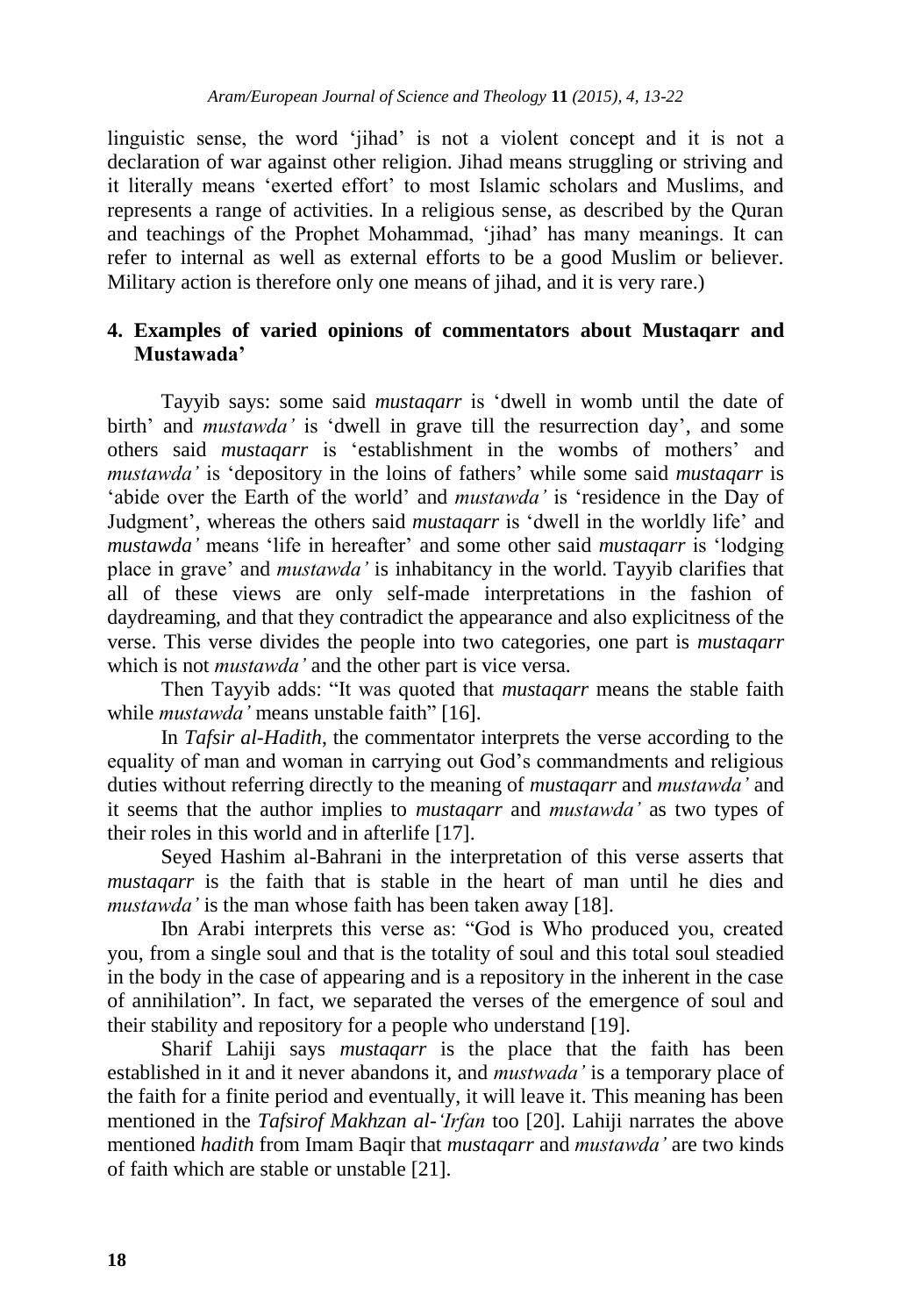Qummi and Al-"Arusi Huwaizi, two prominent Shia scholars have described the verse (al-An"am, 98) as identical to what has been quoted in the *hadith* that *mustaqarr* and *mustawda'* are two types of faith in stability and instability [22].

 It seems that some of Ismailis like Mumtaz Ali Tajddin in clarifying the meaning of *mustaqarr* and *mustawda'* imitated and followed the views of al-Baidawi, commentator and theologian of al-Ash'ari in seventh century. Tajddin affirms that "the *mustaqarr* is considered to be the male and the *mustawda* means where a thing is deposited for a little while and it is considered to be the female. The female receives the sperm from the male; likewise the *mustawda* receives knowledge from the *mustaqarr* Imam. The latter is the lodging-place of the Knowledge of God, i.e., God"s Word settles (*tastaqirru*, a verb from which the noun *mustaqarr* is derived) and dwells (*tuqimu*) in the person of the Imam. He thus becomes the *mustaqarr* of God's Word or Will, i.e., the place in which God"s Word has settled." [23]

# *4.1. The imamate of two brothers form the viewpoint of the Twelvers and Ismailis*

The succession of brothers to the imamate raised various issues among the Shi"a. The first case of this was, of course, the Imam al-Husain"s succession to his brother, al-Hasan. A similar situation arose after the death of the Imam Jafar al-Sadiq. Some of his followers took his son Ismail ibn Jafar as his successor [24]. Ismailis consider the designation as binding and that the Imamate should pass through Ismail to his descendants rather than to his brothers. Therefore, Ismailis consider Muhammad ibn Ismail the rightful Imam. In contrast to this, the Twelvers say Ismail"s brother Musa was the rightful Imam and successor to Imam Jafar all along [25].

In this context, Ismailis have set up the principle that, with the exception of the first two Imams, Hasan and Husain, the Imamate can only proceed from the current Imam to a descendant, a view shared with Twelver Shia.

 The summary of Shiite beliefs about the imamate of two brothers is as following:

- 1. The Imamate like *Nubuwwat* originates from God"s will.
- 2. Being the child of an Imam is not the only acceptable criteria for choosing an Imam and it is God"s selection. So the appointment of an Imam is based on *Nass* and spiritual criteria.
- 3. Imamate like other characteristics of Imam such as innocence (*Ismat*) and knowledge (*Ilm*) [1, vol. 26, p. 174] are God-given.
- 4. Imamate is a promise and a reign of God, typically from one to one and as people cannot choose the prophet with consultation, they cannot appoint the Imam with elections or consultation.
- 5. As the reliable *hadiths* affirm *Haqiqat e Walaviyyah* like the *Haqiqat e Mohammadiyyah* transfers from one Imam to the other Imam and this truth has been completed by the imamate of Mahdi [26].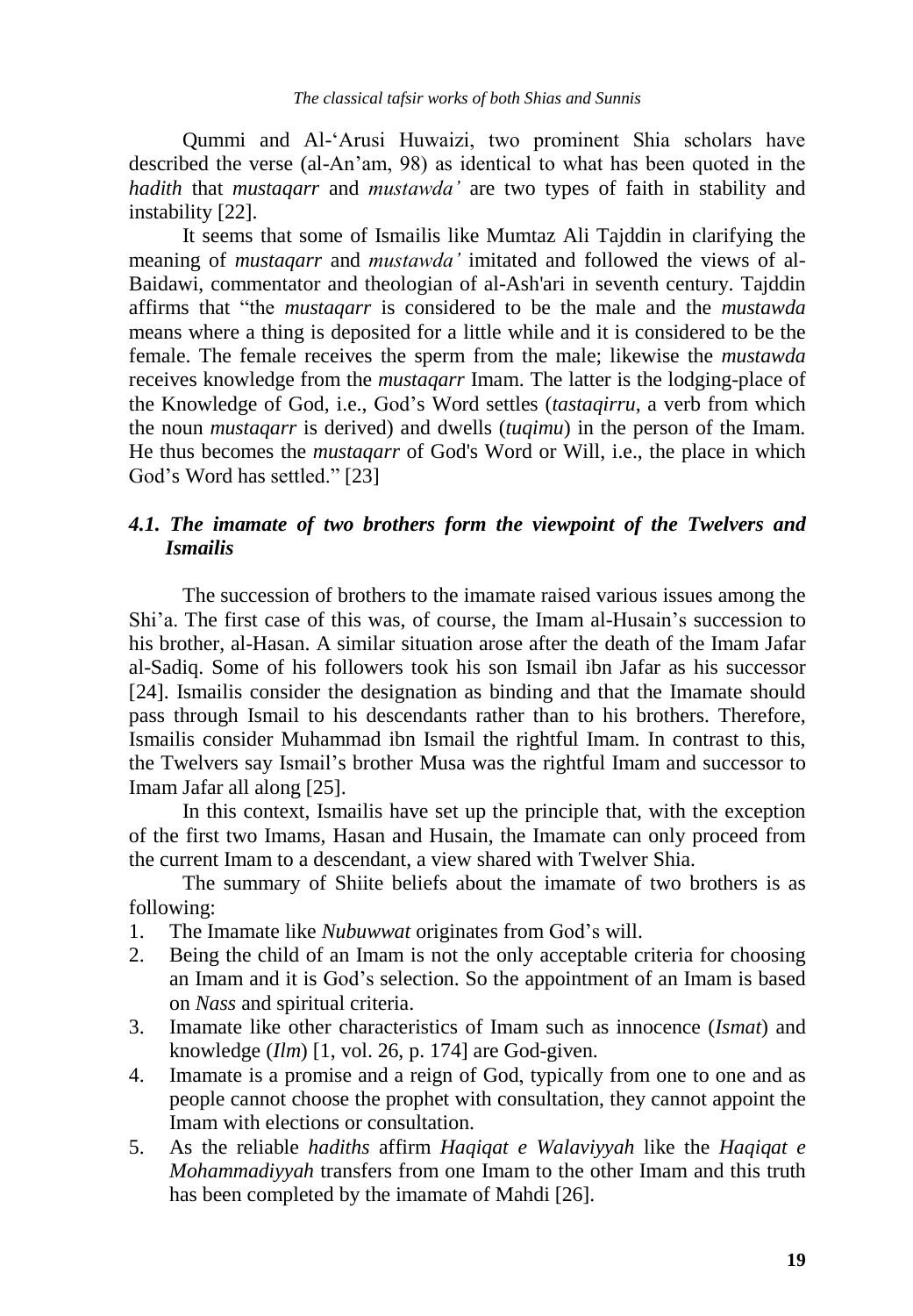Some *hadiths* say that the Imams must be appointed by God and by the Prophet"s recommendation: "It is quoted from Abu Basir, who said: I was by Abu Abdullah and they (Companions of Imam) recalled guardians (*Awsiya*) and then I recall Ismail; (Imam Sadiq) said: Not at all. And I swear to God, O" Aba Mohammad! That is related to us and it is only God who sends down to one after one." [1, vol. 2, p. 25]

There are some *hadiths* which indicate that transfer of imamate from Imam Hassan to Imam Husain was based on implication, *nass* and *wisayah* from Imam Ali: "Imam Baqir said: Ali in the last moment of his life, said to his son, Hassan: come closer to me to tell you a secret that the Prophet said to me and to deposit with you what I have been deposited with, and then he did" [1, vol. 2, p. 25]

 Numerous Prophetic *hadiths* have been transmitted in Shi"ism concerning the description of the Imams, their number, the fact that they are all of the *Quraysh* and of the fact that the promised Mahdi is among them and the last of them.

 There are some *hadiths* which indicates that the Imam renders back the Trust (Imamate) to next Imam after him and knows the Imam who is after him and the verse: "Allah doth command you to render back your Trusts to those to whom they are due" sent down on them (peace be upon them).

 As can be seen, according to the majority of Shia, namely the Twelvers and then the Ismailis too, each Imam was the son of the previous Imam except for Husain ibn Ali, who was the brother of Hasan ibn Ali [27].

This situation gave added importance to the well-known doctrine that "after two Hasans, two brothers will never hold the Imamate and with the single exception of al-Hasan and al-Husain, the Imamate must always pass in a single lineage". Some *hadiths* state that the stability of Imamate is in the paternal successors. "Abu Abdullah said: the Imamate never returns to the two brothers after Hassan and Hussein, Only taken from Ali ibn Al-Hussein as God said: "But kindred by blood have prior rights in relation to each other in the Book of Allah". And it does not happen after Ali Ibn Al-Husain, but in the paternal successors." [1, vol. 2, p. 36]

 This dictum was also upheld by some of the early partisans of the Imam Isma"il al-Mubarak. Known as Mubarakiyya, they contended that since Ja"far had explicitly designated his son Isma"il as the next Imam, the Imamate could not pass to his brothers, but only to his offspring. Meanwhile, other Ismaili thinkers spoke of different types of Imamate, namely *mustaqarr*, or permanently established, and *mustawda*, or trustee, based on the following verse of the Quran: "And it is he who has produced you from a single soul, and then given you a permanent residence (*mustaqarr*) and a temporary abode (*mustawda'*)" (6:98) [28].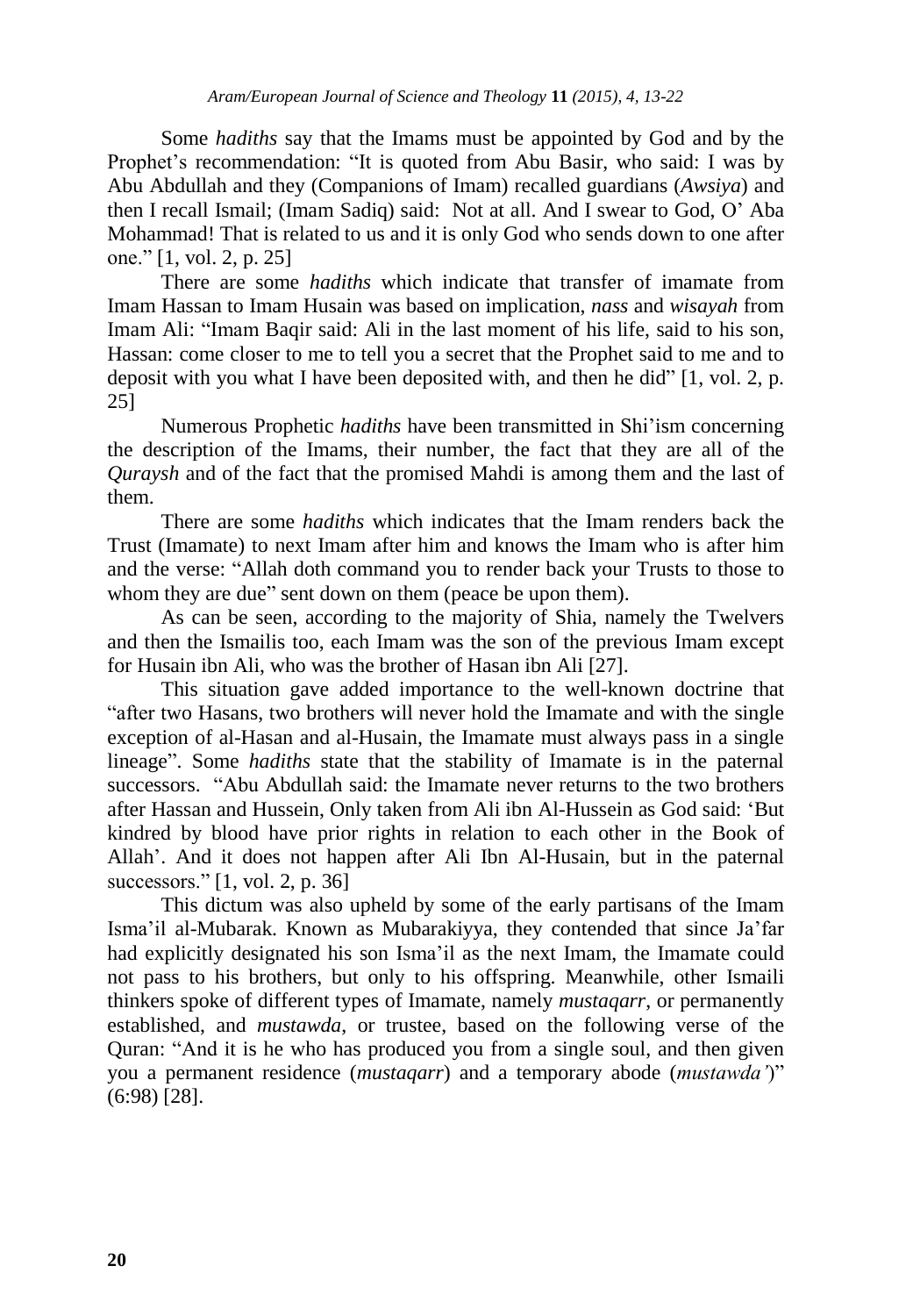#### *4.2. Mustaqarr and Mustawda' from the viewpoint of Ismailis*

The two terms, *mustaqarr* and *mustawda,* are often used by the Ismailis to denote the two types of Imams. The difference between *mustaqarr*, and *mustawda'* exists only in so far as the question of inheritance is concerned, as in the case of Imam Hasan and Imam Husain, the trustee Imam, *mustawda'*, is a son of the Imam who also knows all the mysteries of Imamate, and so long as he discharges his duty he is the greatest of all people of his time. But he is not endowed with the privilege of transmitting his Imamate to his descendants, who can never become Imams, only *Sayyids*. The hereditary Imam, *mustaqarr*, is endowed with all the privileges of Imamate, and transmits them to his successors. In sum, the *mustaqarr* is a legitimate Imam, or the paternal role, in whose progeny the Imamate continued from Ali bin Abu Talib to Hussain and till now.

 In addition to the *mustaqarr* Imam, the Ismailis had from time to time another type of Imam, namely, the *mustawda'*. For various reasons, political or religious or both, the *mustaqarr* Imam would be inactive for a certain period. In such cases, the functions of the Imamate would be entrusted (*istawda*) to a trustee Imam (*mustawda*), who would act on behalf of the real Imam and receive instructions from him. Thus, the *mustawda* (the substitute or the maternal role) is a temporary Imam like Hasan bin Ali bin Abu Talib.

 Hasan, according to the Ismailis, was not a legitimate Imam, but simply an acting Imam. In this respect, the Ismaili belief differs from that of the Twelvers and other Shi'ite sects.

 This *hadith* proves that Mohammad and His Household's light is the first creature that was created before the other creatures and they were all from the same light (*noor*) and there is no excess in the position of unit light so that God divided it in halves then one becomes the first and the other becomes second. So the Prophet is the origin and His Household in the position of unity lightness, were united with the Prophet. In this case, all of them as the unit light will be the first source or the first creature [29].

 As the above mentioned, *hadith* declares, Ali's light transferred to the sons of Hassan and what was Mohammad's light transferred to the sons of Husain and it transferred in Imams from one to another until Imam Mahdi. This hadith covers an important point which needs more probes and discovering of its precise meaning demands a comprehensive research.

 Needless to say, the intellectual and spiritual discussion on this *hadith* could go on at length and there are many questions and answers related to it which cannot be considered in the present essay.

#### **References**

- [1] M. Kulayni, *Usul al-Kafi*, Vol. 1, Dar Al Kotob Al Islamiyah, Tehran, 1987, 376.
- [2] F. Razi, *Tafsiru 'l-Kabir*, Darul-Kutubil-"Ilmiyya, Beirut, 2004, 84–85.
- [3] A. Baidhawi, *Anwar al-Tanzil wa Asrar al-Ta'wil*, Vol. 2, Dar Ihya al-Turath al- "Arabiyyah, Beirut, 1418 AH, 17.